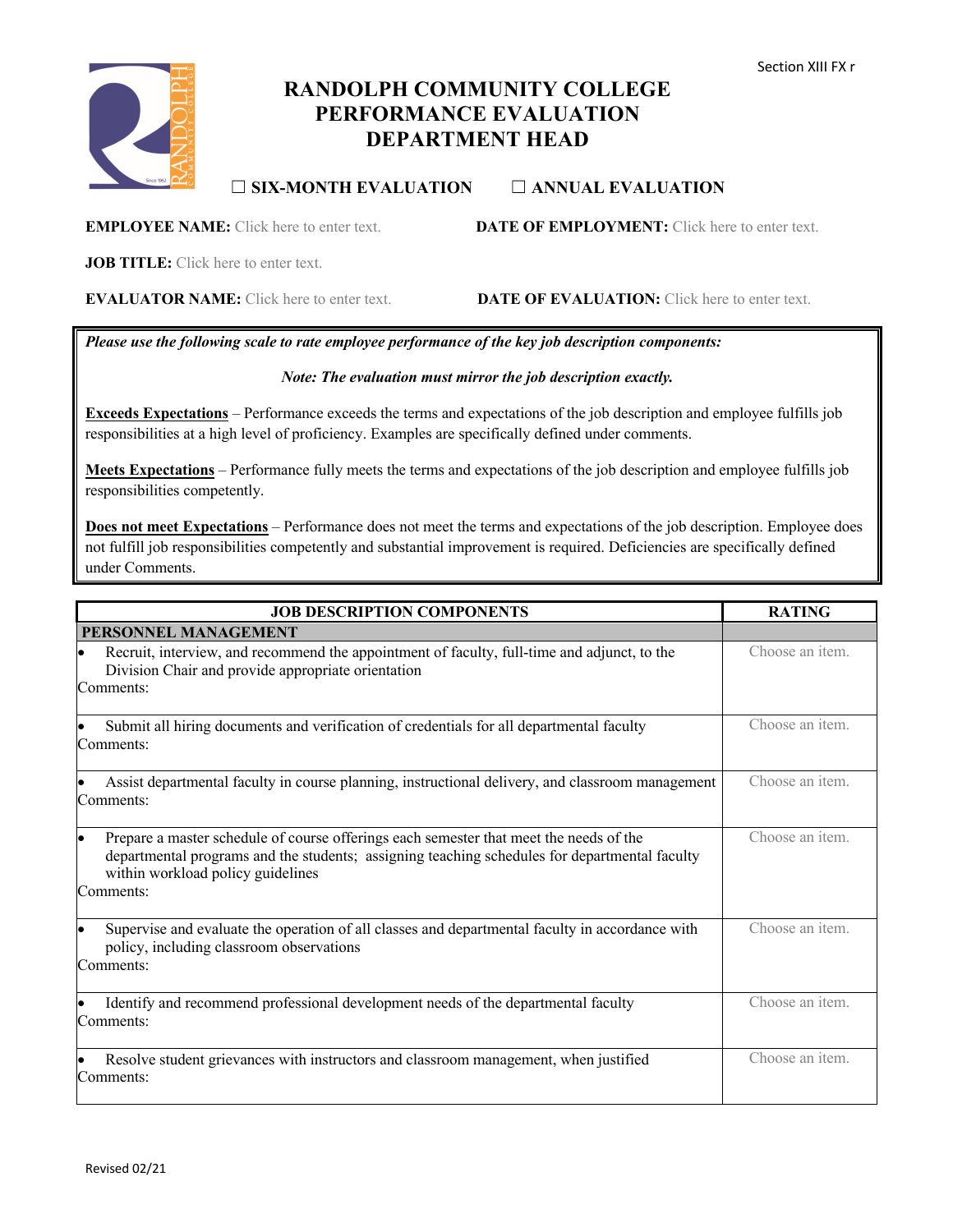|                                                                                                                                                                                                                          | Section XIII FX r |
|--------------------------------------------------------------------------------------------------------------------------------------------------------------------------------------------------------------------------|-------------------|
| Facilitate the communication of departmental and/or college information to departmental faculty,<br>full-time and adjunct, via meeting, email, etc., as needed<br>Comments:                                              | Choose an item.   |
| Advocate and provide motivation for departmental faculty<br>Comments:                                                                                                                                                    | Choose an item.   |
| Communicate faculty needs to Division Chair<br>Comments:                                                                                                                                                                 | Choose an item.   |
| Encourage sound educational practices and student engagement<br>Comments:                                                                                                                                                | Choose an item.   |
| <b>DEPARTMENT MANAGEMENT</b>                                                                                                                                                                                             |                   |
| Facilitate the selection and ordering of textbooks<br>Comments:                                                                                                                                                          | Choose an item.   |
| Manage any conflict within department; striving to find an amicable resolution<br>Comments:                                                                                                                              | Choose an item.   |
| Create and monitor employee performance improvement plans (PIPs), when warranted<br>Comments:                                                                                                                            | Choose an item.   |
| Review, evaluate, and assess departmental programs periodically, facilitating innovation in<br>curricular and instructional development in keeping with the mission and vision of the College<br>Comments:               | Choose an item.   |
| Recommend appropriate revisions to the plan of study, course objectives, and other departmental<br>program information to Division Chair<br>Comments:                                                                    | Choose an item.   |
| Ensure each departmental program is in full compliance with the requirements for accreditation,<br>certification, and other standards as stipulated by NCCCS<br>Comments:                                                | Choose an item.   |
| Develop and maintain productive relationships with those agencies and other organizations within<br>the community/industry which are pertinent to the departmental programs and to prospective<br>graduates<br>Comments: | Choose an item.   |
| Establish and maintain an effective advisory committee in support of the departmental programs<br>Comments:                                                                                                              | Choose an item.   |
| <b>BUDGET MANAGEMENT</b>                                                                                                                                                                                                 |                   |
| Recommend departmental needs for personnel, equipment, supplies, facilities, and other resources<br>during the annual planning process to the Division Chair through the Good to Great and budget<br>processes           | Choose an item.   |
| Comments:                                                                                                                                                                                                                |                   |
| Coordinate the requisition of resources and services, including equipment, supplies, facilities and<br>$\bullet$<br>other materials required for the effective delivery of instruction<br>Comments:                      | Choose an item.   |
| Manage the departmental budget, regularly monitoring the status of expenditures and<br>implementing inventory control methods<br>Comments:                                                                               | Choose an item.   |
| <b>CLASSROOM INSTRUCTION</b>                                                                                                                                                                                             |                   |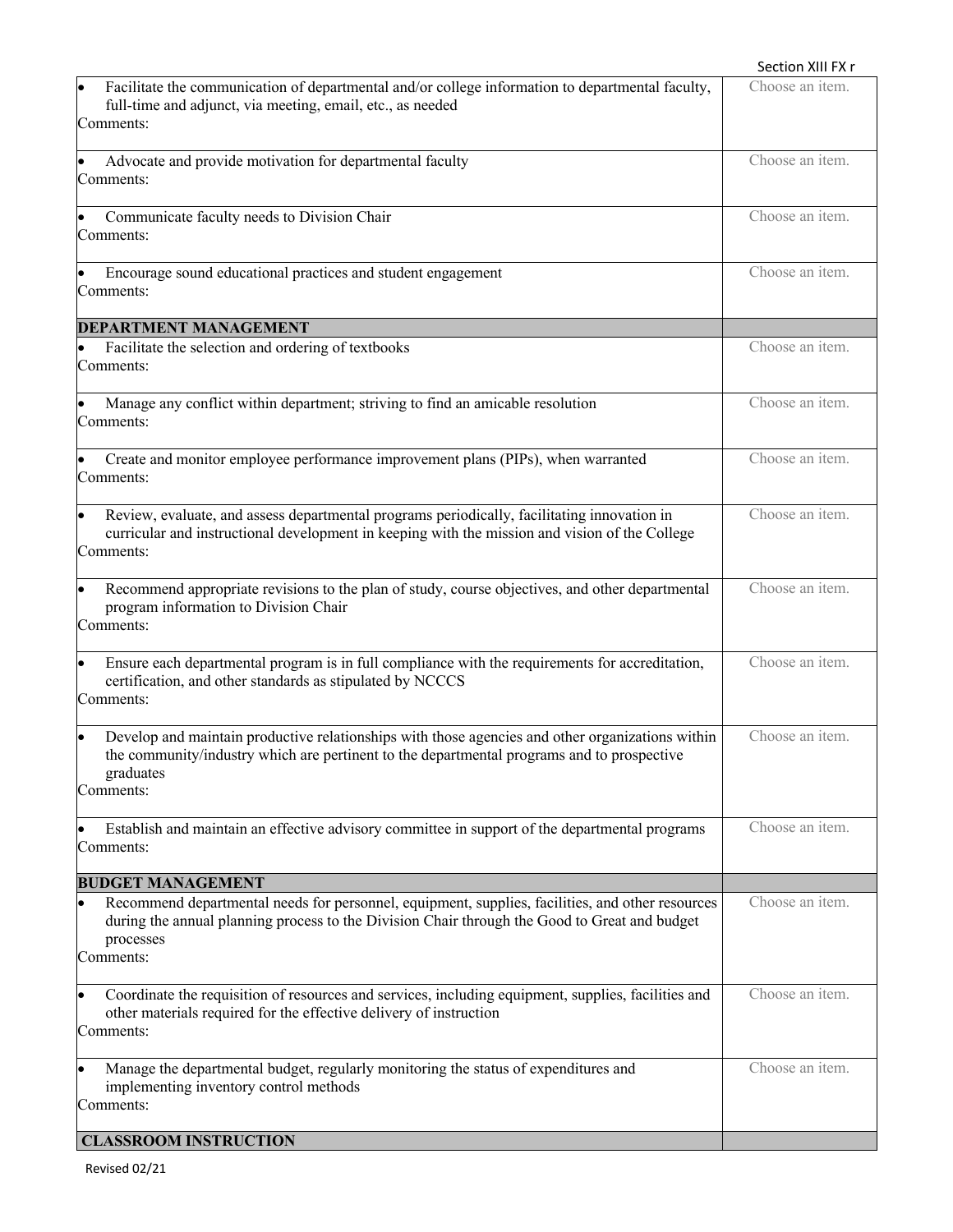|                                                                                                                                                                                                                                     | Section XIII FX r |
|-------------------------------------------------------------------------------------------------------------------------------------------------------------------------------------------------------------------------------------|-------------------|
| Teach all assigned courses, a range of 15 - 18 contact hours, for the full duration of scheduled<br>instruction<br>Comments:                                                                                                        | Choose an item.   |
| Ensure that each class session contains essential curricular components, has appropriate content<br>and pedagogy, and maintains currency<br>Comments:                                                                               | Choose an item.   |
| Teach an academic success class, as needed<br>Comments:                                                                                                                                                                             | Choose an item.   |
| Evaluate student progress and provide appropriate, timely feedback<br>Comments:                                                                                                                                                     | Choose an item.   |
| Incorporate appropriate instructional technology to enhance student learning<br>Comments:                                                                                                                                           | Choose an item.   |
| Provide and/or facilitate quality experiences in laboratory and/or clinical settings to meet program<br>needs<br>Comments:                                                                                                          | Choose an item.   |
| Maintain cleanliness of instructional areas and laboratories<br>Comments:                                                                                                                                                           | Choose an item.   |
| Ensure the proper operation of classroom/lab equipment, reporting any malfunctions to the<br>appropriate person(s)<br>Comments:                                                                                                     | Choose an item.   |
| Develop and distribute course syllabi according to established template providing appropriate<br>information to students concerning course expectations and evaluation criteria<br>Comments:                                        | Choose an item.   |
| <b>OTHER SERVICES TO STUDENTS</b>                                                                                                                                                                                                   |                   |
| Maintain appropriate office hours and accessibility for students, a minimum of 5 hours a week.<br>Comments:                                                                                                                         | Choose an item.   |
| Serve as educational advisor to assigned students by providing academic and employment<br>planning<br>Comments:                                                                                                                     | Choose an item.   |
| Participate in semester advising and registration activities as assigned<br>Comments:                                                                                                                                               | Choose an item.   |
| Perform and verify graduation degree audits<br>Comments:                                                                                                                                                                            | Choose an item.   |
| Assist in the recruitment and retention efforts of the College<br>Comments:                                                                                                                                                         | Choose an item.   |
| Advocate and provide motivation for students<br>Comments:                                                                                                                                                                           | Choose an item.   |
| DIVISIONAL ADMINISTRATIVE EXPECTATIONS                                                                                                                                                                                              |                   |
| Prepare and submit instructional records, reports, grades, and all other required paperwork in a<br>timely, efficient manner meeting all deadlines, checking for accuracy, correctness and<br>completeness of all data<br>Comments: | Choose an item.   |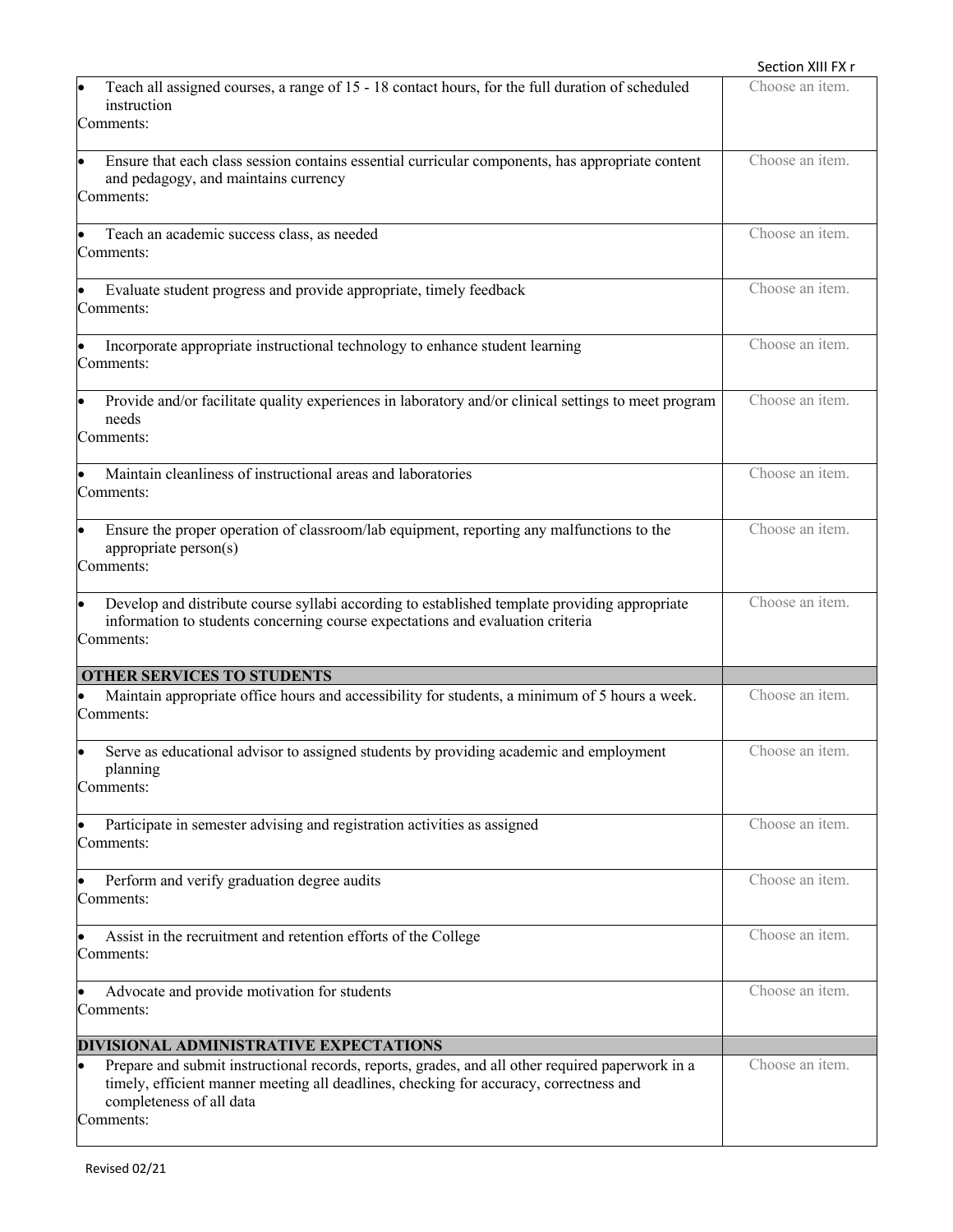|                                                                                                                                                                                                                                                                                                                 | Section XIII FX r       |
|-----------------------------------------------------------------------------------------------------------------------------------------------------------------------------------------------------------------------------------------------------------------------------------------------------------------|-------------------------|
| Exert an effort to remain current in discipline and instructional methods through professional<br>development activities offered by the College and other opportunities including attendance at off-<br>campus activities, webinars, etc., as feasible<br>Comments:                                             | Choose an item.         |
| Serve on and actively contribute to college committees as needed and as appointed by the<br>President<br>Comments:                                                                                                                                                                                              | Choose an item.         |
| Participate in discipline, departmental, divisional, and institutional meetings and other announced<br>$\bullet$<br>co-curricular activities of the College<br>Comments:                                                                                                                                        | Choose an item.         |
| Maintain proper communication and supportive relationships at all times with all other units and<br>$\bullet$<br>branches of the college<br>Comments:                                                                                                                                                           | Choose an item.         |
| Maintain posted office and on-campus hours sufficient to fulfill all contracted duties and<br> .<br>individual professional obligations, as well as to meet the needs of the discipline, department,<br>division, and College<br>Comments:                                                                      | Choose an item.         |
| <b>OTHER DUTIES SPECIFIC TO THIS POSITION (OPTIONAL)</b>                                                                                                                                                                                                                                                        |                         |
| $\bullet$                                                                                                                                                                                                                                                                                                       | Choose an item.         |
|                                                                                                                                                                                                                                                                                                                 | Choose an item.         |
| $\bullet$                                                                                                                                                                                                                                                                                                       | Choose an item.         |
| <b>COLLEGE REQUIREMENTS OF ALL EMPLOYEES</b>                                                                                                                                                                                                                                                                    |                         |
| Demonstrated excellence in written, oral, and interpersonal communication skills.<br>Comments:                                                                                                                                                                                                                  | Choose an item.         |
| Demonstrated commitment to diversity, equal opportunity, and the academic, intellectual, and<br>social development of all students and employees.<br>Comments:                                                                                                                                                  | Choose an item.         |
| An understanding of and commitment to the comprehensive community college philosophy and<br>mission.<br>Comments:                                                                                                                                                                                               | Choose an item.         |
| Treats others respectfully, speaks to others courteously, and behaves in such a way that creates a<br>workplace environment that is marked by trustworthiness, honest but polite communication, and<br>interpersonal interactions that are both personally cordial and professionally appropriate.<br>Comments: | Choose an item.         |
| Acts as a team player when working with any and all employees of the College.<br>Comments:                                                                                                                                                                                                                      | Choose an item.         |
| Serves on institutional committees as appointed by the President.<br>Comments:                                                                                                                                                                                                                                  | Choose an <i>item</i> . |
| Performs other duties and responsibilities as needed.<br>Comments:                                                                                                                                                                                                                                              | Choose an <i>item</i> . |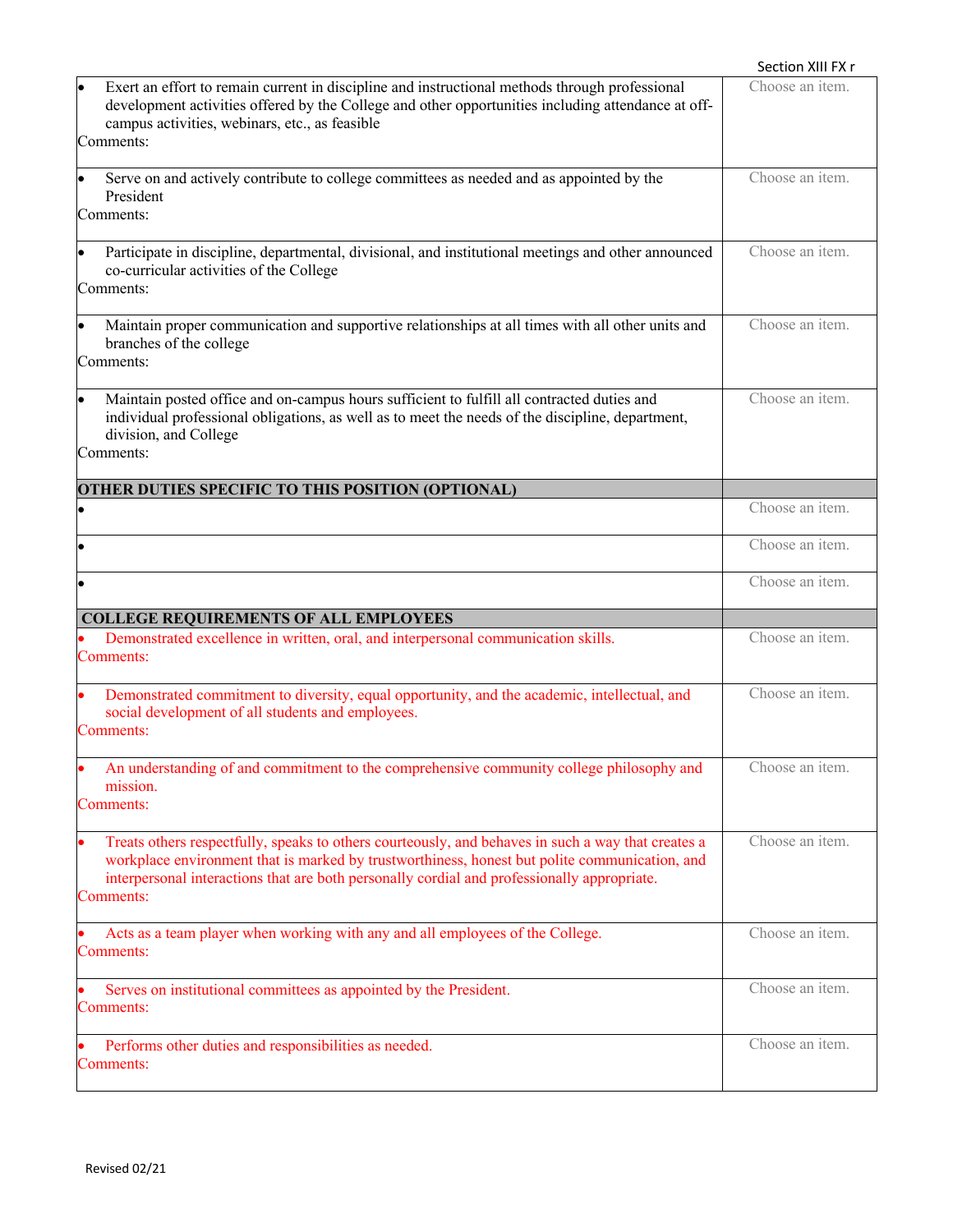|                                                                                               | Section XIII FX r       |
|-----------------------------------------------------------------------------------------------|-------------------------|
| Annually review all Randolph Community College safety rules and policies and be familiar with | Choose an <i>item</i> . |
| all emergency safety procedures. Promote good safety habits and be compliant with OSHA safety |                         |
| regulations.                                                                                  |                         |
| Comments:                                                                                     |                         |
|                                                                                               |                         |